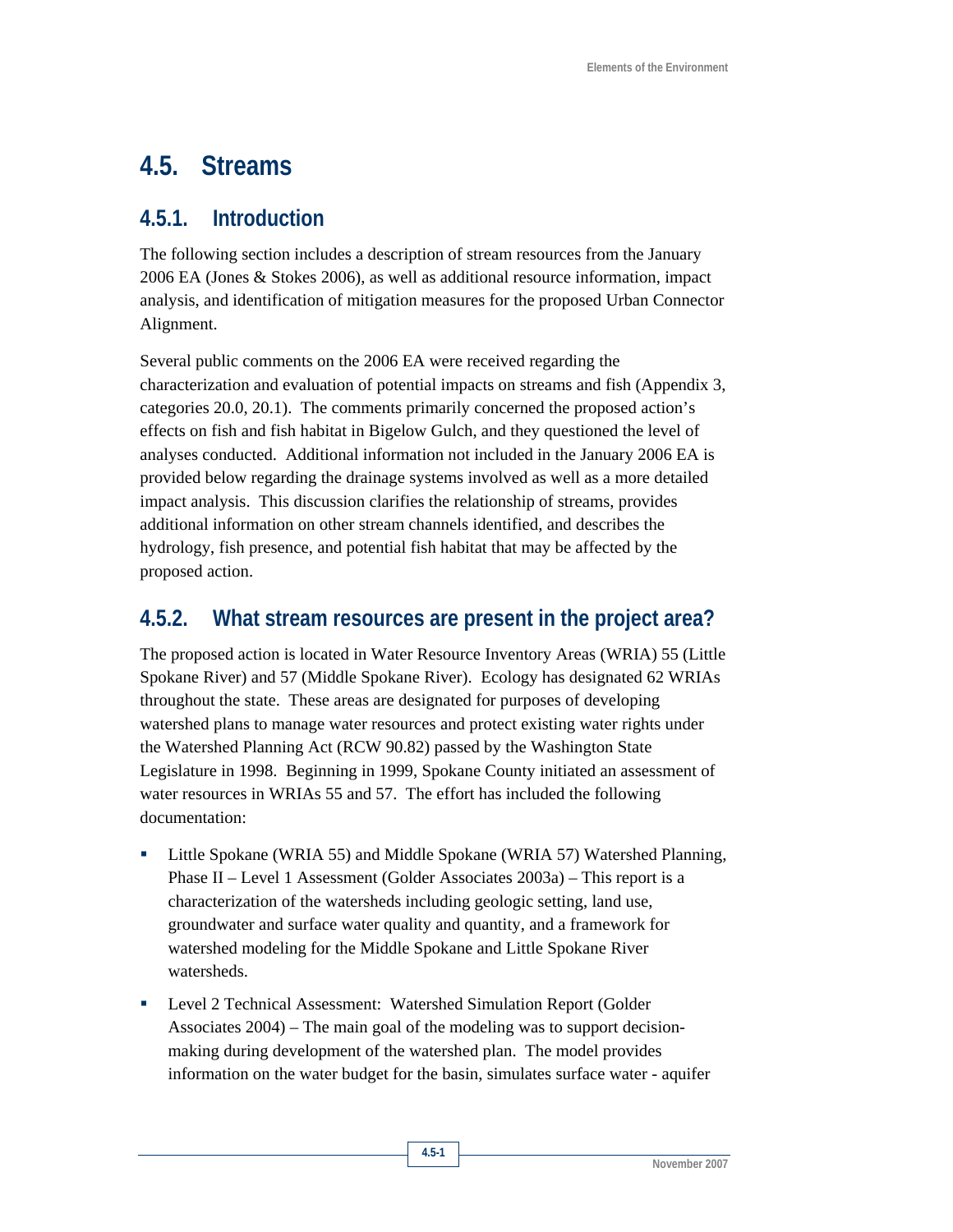interactions, and provides a "what if" tool for evaluation of effects and alternatives.

- **EXECUTE:** Little Spokane River Basin (WRIA 55) Instream Flow Needs Assessment (Golder Associates 2003b) and Instream Flow and Fish Habitat Assessment (Northwest Hydraulic Consultants and Hardin-Dais 2004) – Instream flow studies were conducted for the Little Spokane and Spokane Rivers to determine flow needs for fish and other factors.
- Watershed Management Plan, WRIA 55 Little Spokane River and Water Resource Inventory Area 57 – Middle Spokane River (Spokane County 2006c) – The watershed management plan for WRIAs 55 and 57 addressed water supply and use in the watershed and strategies for future use, instream flows for fish and out-of-stream water for future uses, and characterization of water quality based on a synthesis of data and monitoring for Total Maximum Daily Load implementation.

Numerous other water quality and quantity studies have been conducted in the Spokane River watersheds and for the SVRP. Those reports can be found at the following major sources:

- Ecology: WRIA 55 Information: http://www.ecy.wa.gov/biblio/wria55.html and WRIA 57: http://www.ecy.wa.gov/biblio/wria57.html
- U.S. Geological Service: SVRP Information: http://wa.water.usgs.gov/projects/svrp/publications.htm
- Spokane County Water Resources Program: http://www.spokanecounty.org/wqmp/

# Water Quality

Water quality is regulated by the Washington State Surface Water Quality Standards (Chapter 173-201A WAC). Water bodies that do not meet State Surface Water Quality Standards must be reported to the EPA every 4 years, in accordance with Section 303(d) of the Federal Clean Water Act. The Spokane River and the Little Spokane River have been designated as Class A - excellent streams with characteristic uses including water supply (domestic, industrial, agricultural); stock watering; fish and shellfish; wildlife habitat; recreation; and commerce and navigation (Golder Associates 2003a).

## **Section 303(d) List**

Section 303 (d) Impaired and Threatened waterways are listed when two criteria are met:

- Water quality does not meet state water quality standards; and
- Technology-based controls are not sufficient to achieve water quality standards.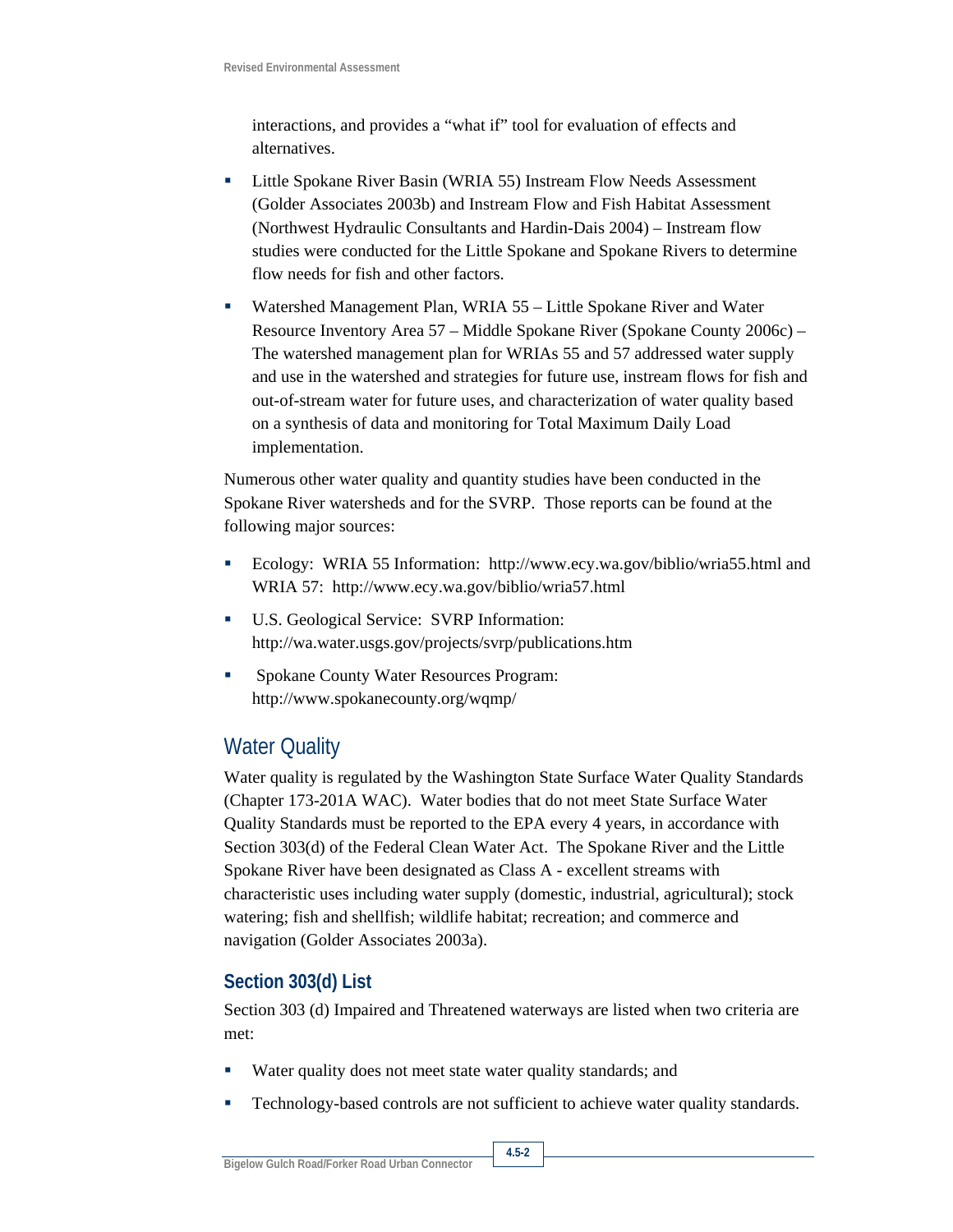No 303(d) listed waterways occur within the project area; however the 303(d) list (last updated in 2004) includes the following waterbodies in WRIAs 55 and 57 (Ecology 2007b):

- Middle Spokane River Total tissue polychlorinated biphenyls; and
- Little Spokane River Total issue polychlorinated biphenyls and turbidity.

## **4.5.3. Subbasins and Streams**

The January 2006 EA identified eight streams within the project area. Based on review of DNR mapping and field verification, 11 streams have been identified within four drainage subbasins (Figure 4.3-1).

## Bigelow Gulch Subbasin

Bigelow Gulch Creek is located on the westernmost portion of the proposed Urban Connector Alignment. It includes four streams (numbered 1 and 1a through 3) that are hydraulically connected and are part of what has been defined as the Bigelow Gulch subbasin drainage basin, an area of approximately 2,700 acres (Figure 4.3-1). This portion of the project area is part of the Little Spokane River watershed and WRIA 55 (Spokane County 2006c), which drains into the 500-year floodplain shown in Figure 4.3-1 and which is discussed in Section 4.3, *Floodplains*.

During a 15-year period from 1960 to 1975, USGS collected random peak flow measurements on Bigelow Gulch Creek at a gaging station near Palmer Road (USGS gage 12430370) (USGS 2007). Records indicate peak annual flows ranged from a low of 4.0 cubic feet per second (March 1967) to a high of 222 cubic feet per second (February 1963). Before the USGS measurements, a historic peak flow estimated at 1,510 cubic feet per second occurred on June 11, 1950. This event was also mentioned in public comments to the January 2006 EA as causing damage to bridges and homes (Appendix 3).

Bigelow Gulch Creek (Stream 1) has perennial flow that originates as springs and seeps in the Orchard Prairie area. The creek parallels East Bigelow Gulch Road, crosses under the roadway south of the Palmer Road intersection, and continues in a realigned channel through farmland before dissipating into wetlands and the "B Zone" 500-year floodplain that lies to the north of East Bigelow Gulch Road and northeast of Havana Street (Lawlor pers. comm.). Based on SCC Section 11.16-030, Stream 1 is a type 4 stream, and its tributaries (Streams 1a, 2, and 3) are type 5 streams. Several privately owned ponds receive water from the Bigelow Gulch springs and associated tributaries. Fish have been observed in the Bigelow Gulch mainstem by local residents, and it is believed that the ponds were once stocked with rainbow or brook trout. For the purposes of this analysis, the assumption is made that fish occur in the mainstem of Bigelow Gulch, and that fish protection and relocation

**November 2007**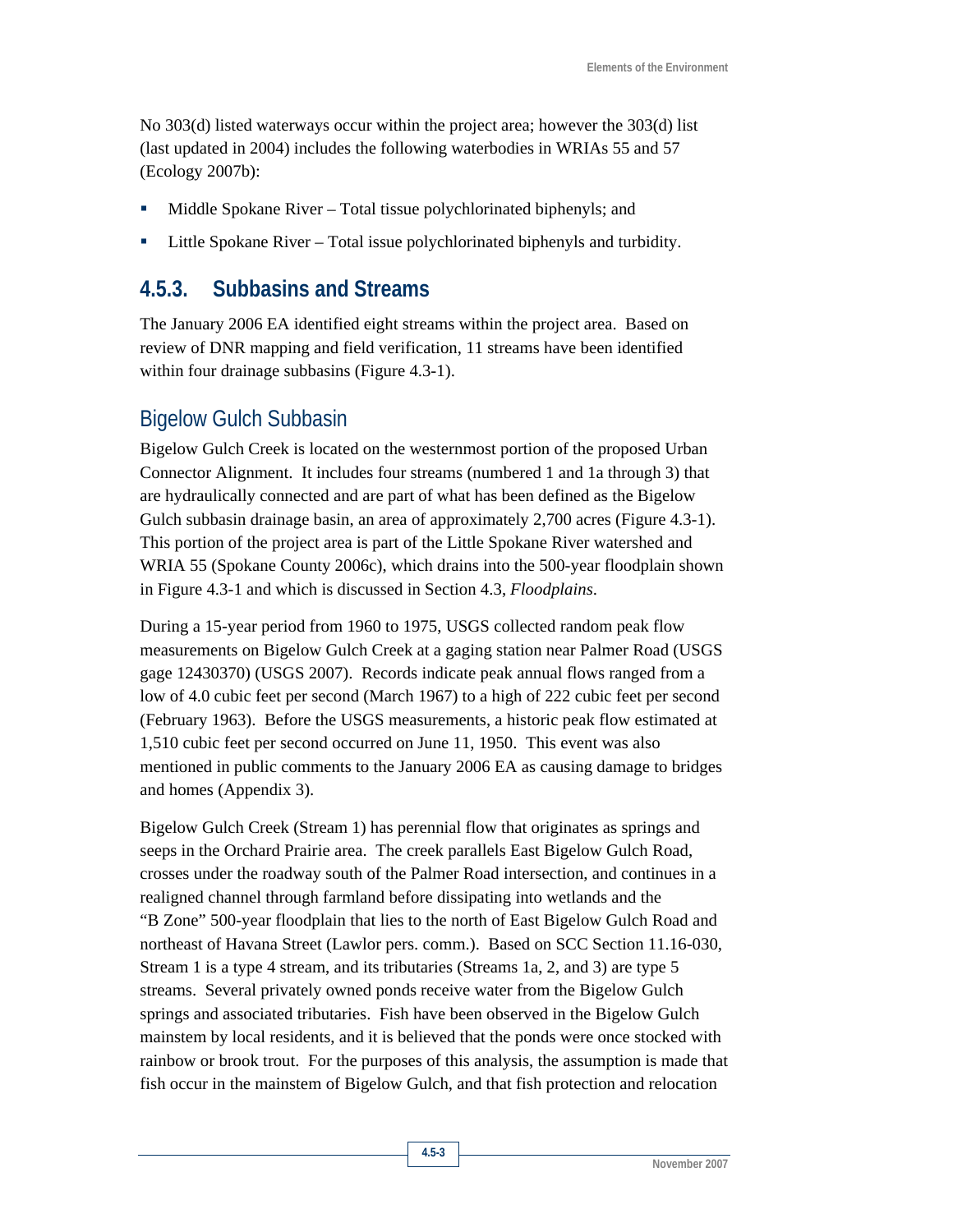procedures and fish habitat mitigation will be incorporated into the road construction plans.

## Argonne Road Subbasin

The Argonne Road subbasin is located just west of the Bigelow Gulch Road/North Argonne Road intersection. Stream 4 is the only stream located in this subbasin that lies within the project area (Figure 4.3-1). This subbasin encompasses approximately 5,300 acres from Pleasant Prairie Road on the north to the Spokane River on the south and southwest. The subbasin drains south toward the Spokane River; however, according to the Little Spokane River/Middle Spokane River watershed management plan, there are no permanent stream tributaries to the Spokane River and the porous soil of the Spokane Valley/Rathdrum Valley aquifer absorbs flow from streams before it reaching the river (Spokane County 2006c).

Based on field observations made by Spokane County Public Works, drainage from this stream dissipates into the ground where an earthen berm has been constructed across the drainage on private land approximately 1 mile downstream of Bigelow Gulch Road (Hemmings pers. comm.). This berm prevents surface water in Stream 4 from discharging directly to the Spokane River. Based on SCC Section 11.16-030, stream 4 has been categorized as a type 5 waterway.

## Pleasant Prairie/Forker Subbasins

The Pleasant Prairie and Forker subbasins encompass approximately 4,900 acres, an area south of Pleasant Prairie Road to Sullivan Road in the City of Spokane Valley. As previously mentioned, there is no permanent streams tributary to the Spokane River (Spokane County 2006c).

The Pleasant Prairie subbasin is located east of Pleasant Prairie Road and contains seasonal streams 5, 6, and 7 (Figure 4.3-1). This drainage is composed of many small tributaries that carry seasonal runoff with only occasional connection to the Spokane River (Williams pers. comm.). This seasonal headwater is designated as a type 5 waterway.

The Forker subbasin, the easternmost drainage, is located in the Forker Road area and contains Streams 8, 9, and 10. Stream 8 does not connect to the Spokane River, and dissipates into the ground in the floodplain south of the intersection of Forker and Progress roads (Figure 4.3-1) Stream 8 is seasonal in its upper reaches and perennial in its lower reaches; however, fish are not known to occur in the Forker Road drainages (Lawlor pers. comm.). Based on SCC Section 11.16-030, Stream 8 is classified as a type 4 stream.

Streams 9 and 10 are tributary to Stream 8. Based on SCC Section 11.16-030, Stream 9 is a type 4 stream and Stream 10 is classified as a type 5 stream.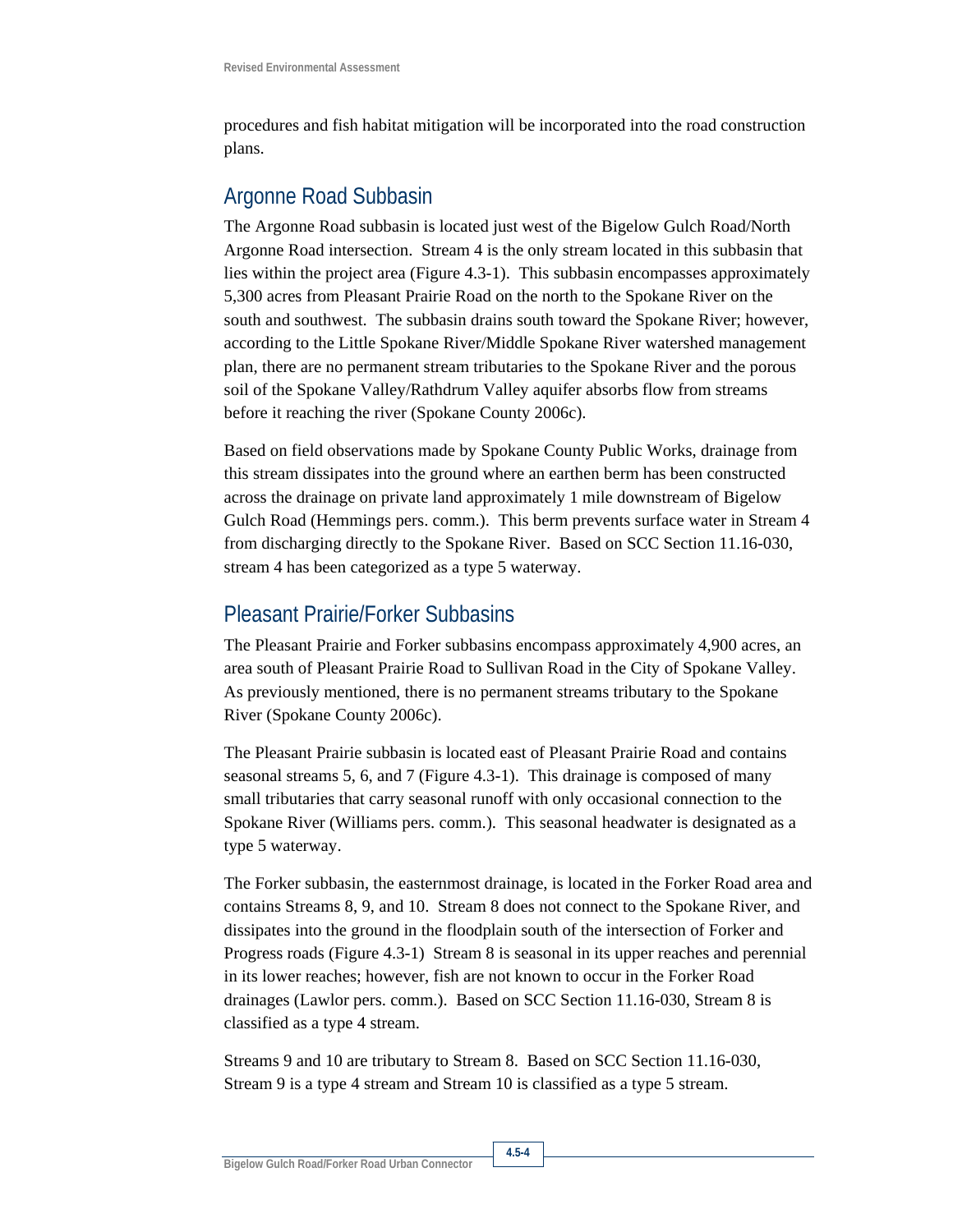# **4.5.4. What regulations apply to streams?**

Regulations and guidelines pertaining to surface water quality and quantity apply at the federal, state, county, and municipal level. These regulations and guidelines are considered when reviewing potential effects to surface water quality and quantity in the study area.

Section 4.2.3 (Groundwater Regulations) identified federal, state, and county regulations applying to groundwater quality and quantity. Many of those regulations also apply to surface water and will not be repeated here; however additional regulations applying to surface water and streams are discussed.

# Federal

Federal Endangered Species Act - Bull trout occur in the Spokane River and Little Spokane River; however, no suitable habitat occurs in project area streams and none of the streams in the project area permanently connect to the habitat supporting endangered species. The distance of the project area from the nearest streams that support Endangered Species Act (ESA)-listed species and critical habitat (greater than 3 miles) would prevent indirect effects related to water quality and hydrology. Therefore, the project would have no effect on ESA-listed fish species or designated critical habitat.

# State of Washington

Hydraulic Code Rules (WAC 220-110) - Under the State of Washington's Hydraulic Code Rules, actions that affect the bed, banks, or waters of surface water bodies in Washington require a hydraulic project approval (HPA) from the Washington State Department of Fish and Wildlife (WDFW). Elements of the proposed action that would require an HPA include culvert installations, culvert lengthening, and stream channel relocation. Typically, HPA permits include provisions such as project timing, conservation measures, and mitigation requirements.

# Spokane County

Spokane County Critical Areas Ordinance - SCC Section 11.16-030 defines streams and specifies buffer widths for the different stream classifications. These stream types are shown in Table 4.5-1. Clearing and construction within riparian buffers will require mitigation in the form of riparian habitat creation or enhancement.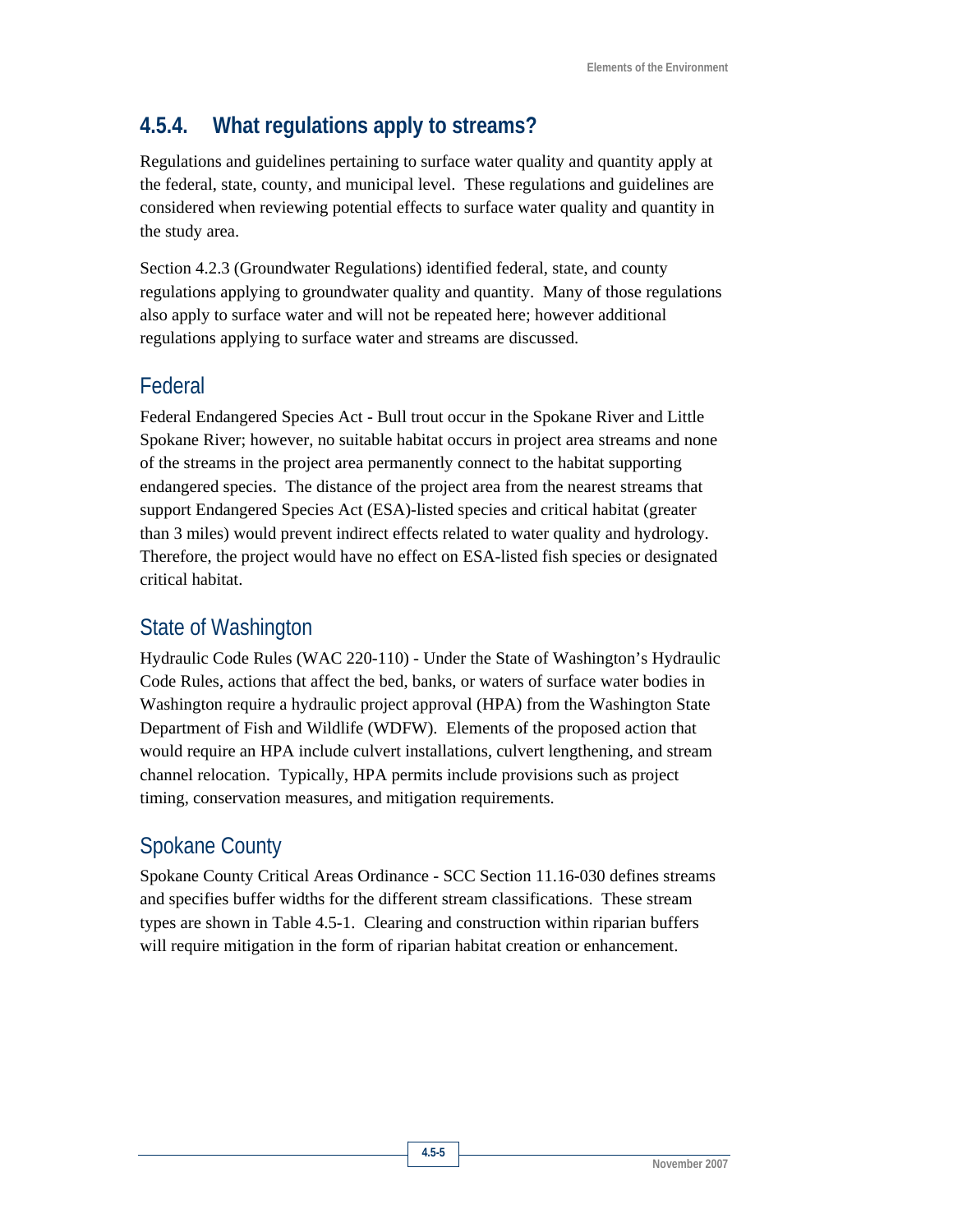### **Table 4.5-1. Spokane County and Washington State Department of Natural Resources Stream Classifications and Buffer Widths**

| SCC 11.16-30                                                                | Riparian<br><b>Buffer (feet)</b> | <b>Interim State DNR</b><br>Stream Type <sup>1</sup> |
|-----------------------------------------------------------------------------|----------------------------------|------------------------------------------------------|
| Type 1, shorelines of Statewide Significance                                | 250                              | Type S                                               |
| Type 2, perennial stream with channel >20 feet wide                         | 100                              | Type F                                               |
| Type 3, perennial stream with channel >10 feet wide                         | 100                              | Type F                                               |
| Type 4, stream with channel <10 feet,<br>effects-quality of type 1, 2, or 3 | 75                               | Type Np                                              |
| Type 5, stream not classified as 1, 2, 3 or 4                               | 25 <sup>2</sup>                  | Type Ns                                              |

DNR = Washington State Department of Natural Resources

1 Interim State DNR stream type is based on the Interim Stream Type conversion table in WAC 222-16-031.

2 Source: Spokane County Code Section 11.16-030

SCC 11.16-030 refers to the state stream typing system (WAC 222-16-030). However, the classification system in WAC 222-16-030 has recently been revised, so the Spokane County classification system is no longer directly comparable to state stream classes. The exception is County type 1 streams, which are equivalent to State type S; and County type 5 streams, which are equivalent to State type N streams.

Table 4.5-2 presents the stream types within the project area and stream buffer requirements as defined in SCC Chapter 11.20 – Critical Areas and WAC 222-16. The width of existing buffer varies where the existing roadway parallels the streams. For example, the existing buffer width adjacent to Bigelow Gulch Creek ranges from approximately 5 to 50 feet, depending on location.

# Subbasin Name and Stream # Stream Types<sup>2</sup> Buffer Width (feet) Bigelow Gulch - 1 1 and 100 Bigelow Gulch – 1a, 2 and 25 and 25 and 25 and 25 and 25 and 25 and 25 and 25 and 25 and 25 and 25 and 25 and 25 and 25 and 25 and 25 and 25 and 25 and 25 and 25 and 25 and 25 and 26 and 27 and 27 and 27 and 27 and 27 and Bigelow Gulch - 3 25  $Argonne - 4$  0 3 Pleasant Prairie – 5, 6, 7 Type 5 7 25 Forker – 8 (upper 3,100 lf) Type 5 79 Type 5 Forker – 8 (lower 2,200 lf) Type 4 75 Forker –9 25 Forker –10 25

#### **Table 4.5-2. Stream Types and Critical Area Buffers1**

<sup>1</sup> No buffering required for type 5 streams when there is no connection to type 1,2,3, or 4 streams (Ord. 11.20). <sup>2</sup> Stream types based on field observations. <sup>3</sup> Source: SCC Section 11.16-030. If = linear feet.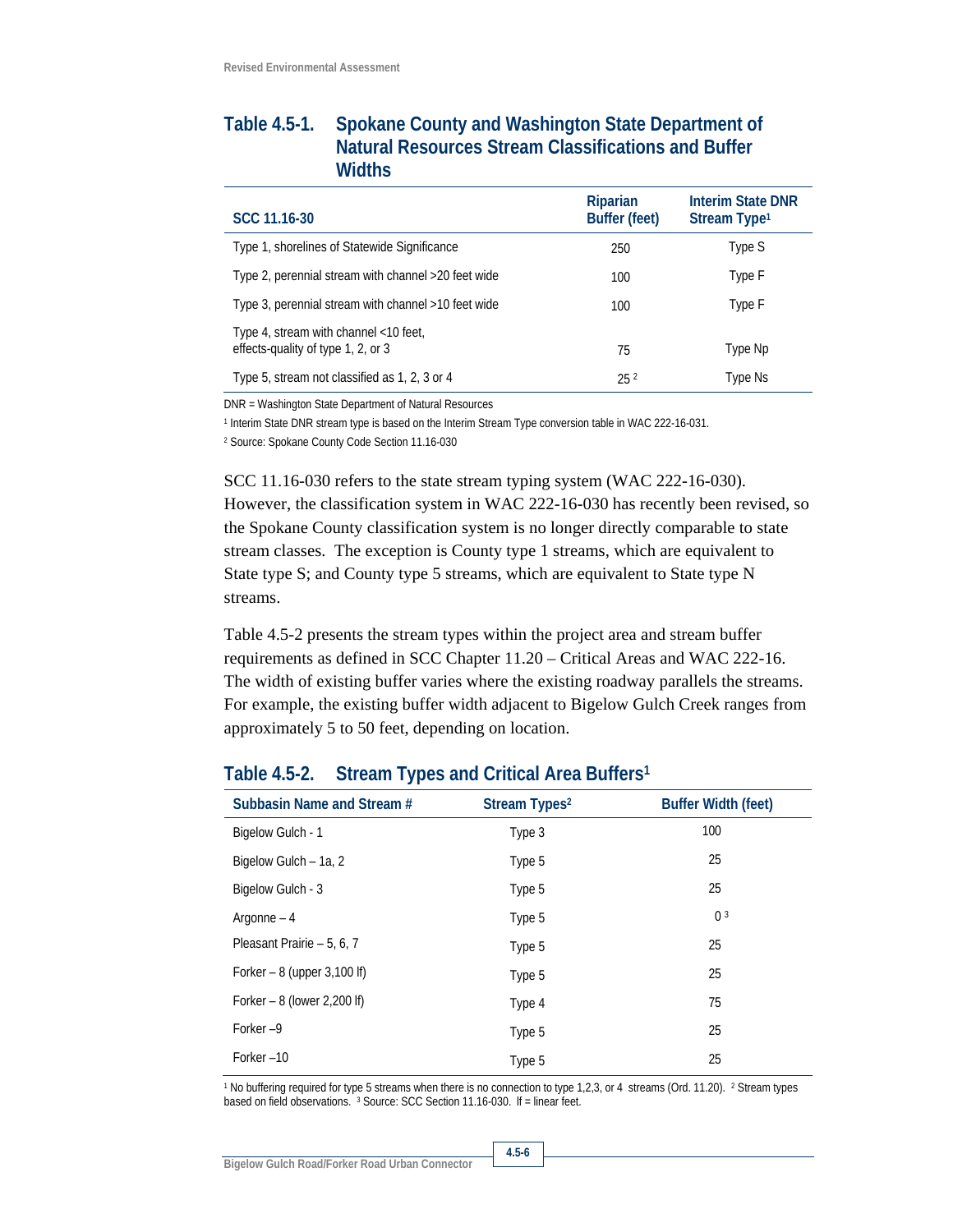Vegetation buffers along streams protect water quality, channel stability, and habitat that support fish and other aquatic species, and provide a variety of benefits to wildlife.

# **4.5.5. How were potential effects evaluated?**

The analysis of impacts involved the compilation and review of background information including reconnaissance surveys, WDFW Priority Habitat information (WDFW 2006), county and state geographic information systems data, aerial photos, communications with WDFW, and accounts from commenters. Stream typing, as defined in SCC Chapter 11.20, (types 1 through 5), was used to determine the riparian buffer zone requirements and stream protection requirements.

Potential effects of the proposed action on streams and water quality were assessed using methods described in the WSDOT *Environmental Procedures Manual* (2006a). WSDOT Method 1 from the Environmental Procedures Manual (WSDOT 2006a) was used to estimate runoff and pollutant loading from the project.

Of importance was the analysis of potential impact of the proposed action that would lead to any of the following outcomes:

- taking (i.e., killing, harming, or harassing individuals, or destroying the habitat) of any fish listed as threatened or endangered under the federal ESA;
- **•** creation of partial or complete fish passage barriers;
- reduction in a measurable quantity of viable fish habitat; or
- impacts on water quality or hydrologic conditions of streams that would result in fish kills or reduced fish productivity downstream.

# **4.5.6. What effects would the Urban Connector Alignment have on streams?**

## Proposed Action

#### **How would construction affect streams?**

The following discussion explains potential effects to streams within the project area based on the current roadway design, regulations for stormwater treatment, critical area buffers, and other state, county, and federal regulations. Hydrology, water quality, and aquatic life and habitat characteristics have may be affected by the proposed action.

Table 4.5-3 outlines construction activities and impacts that could occur in each subbasin and stream during construction.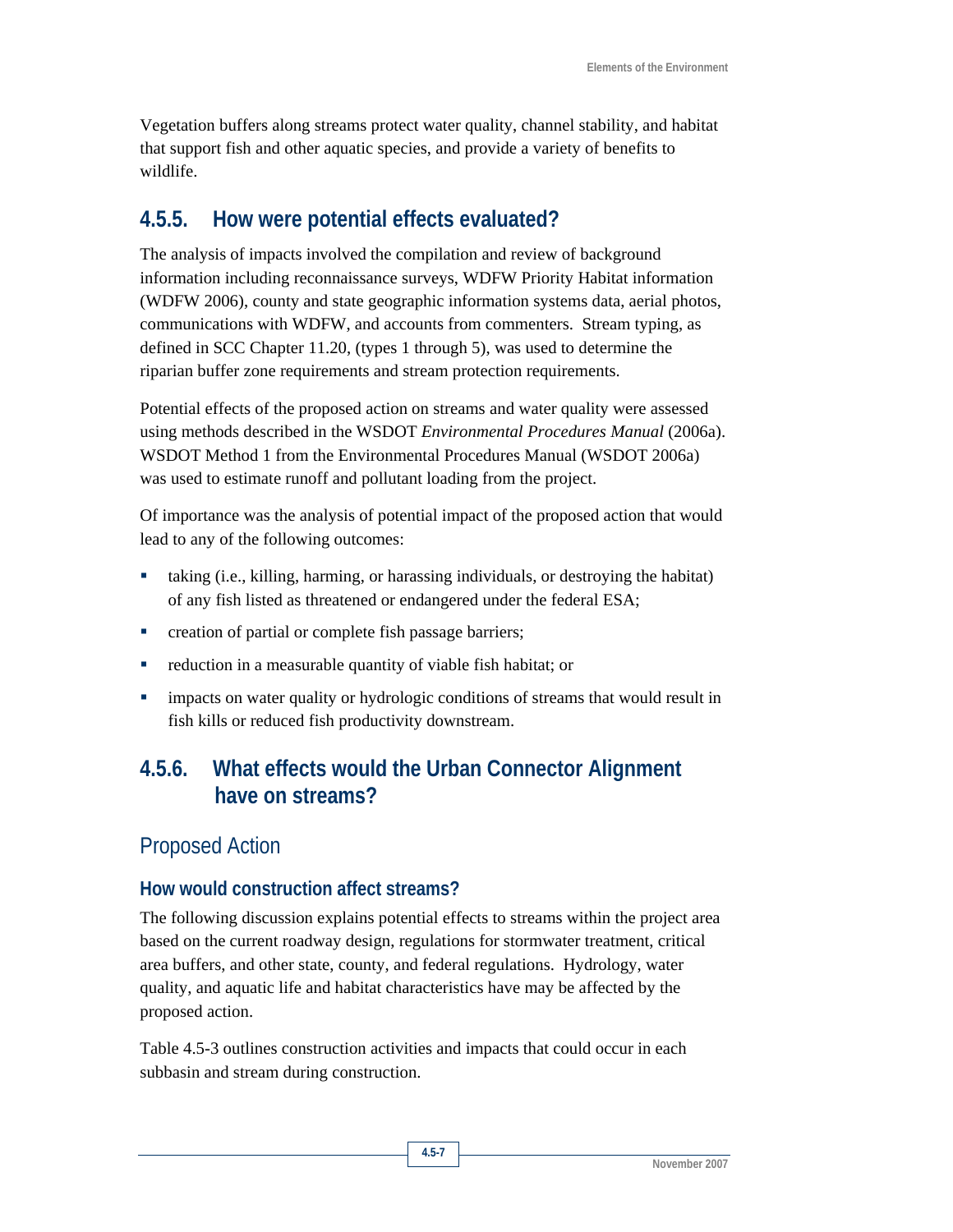### *Bigelow Subbasin*

Construction of the proposed Urban Connector Alignment would require roadway crossings of Bigelow Gulch Creek (Stream 1) in two locations, at the Palmer Road intersection and at the intersection of Bigelow Gulch Road and the west end of Weile Avenue (Figure 2-1, sheets 1–5). The crossings would require removal of riparian vegetation, the replacement and extension of two existing culverts, and realignment of open channel at those locations (Table 4.5-3). In addition, approximately 3.2 acres of buffer would be impacted by the proposed action. The reduction in open stream channel and the loss of riparian habitat would diminish the overall function and habitat value of Bigelow Gulch Creek in those locations. Construction would involve installation of two 24-inch diameter culverts near the east end of Weile Avenue in Stream 1a, a seasonal swale.

Construction would also include the replacement and extension of four existing culverts, two at driveway entrances and two at crossing the existing roadway approximately 1,200 feet east of the intersection of the east end of Weile Avenue and Bigelow Gulch Road. This would result in an incremental reduction in vegetation and habitat value in those locations (Table 4.5-3).

### *Pleasant Prairie/Forker Subbasin*

Construction of the proposed Urban Connector would require the replacement and extension of three culverts on Type 5 streams in the Pleasant Prairie subbasin (Table 4.5-3). Approximately 0.41 acre of buffer would be impacted by extension of the three culverts.

In the Forker subbasin, the proposed action would include the construction of a detention pond and culverts near the intersection of Bigelow Gulch and Forker Roads. This would result in the realignment of approximately 400 feet of seasonal stream channel adjacent to the proposed detention pond and associated culverts (Forker Creek, stream 8). In addition, approximately 1,980 linear feet of channel would be realigned downstream of the detention pond and reconstructed (Table 4.5-3). The channel would be designed following the WDFW Aquatic Habitat Guidelines for restoration (WDFW 2004). In addition, approximately 3.3 acres of buffer would be impacted by the project. The reduction in open stream channel and the loss of riparian habitat would diminish the overall function and habitat value of Forker Creek (stream 8). Stream habitat conditions are expected to incrementally improve over time with stabilization of the streambed, regrowth of vegetation, and renewal of stream hydrologic functions.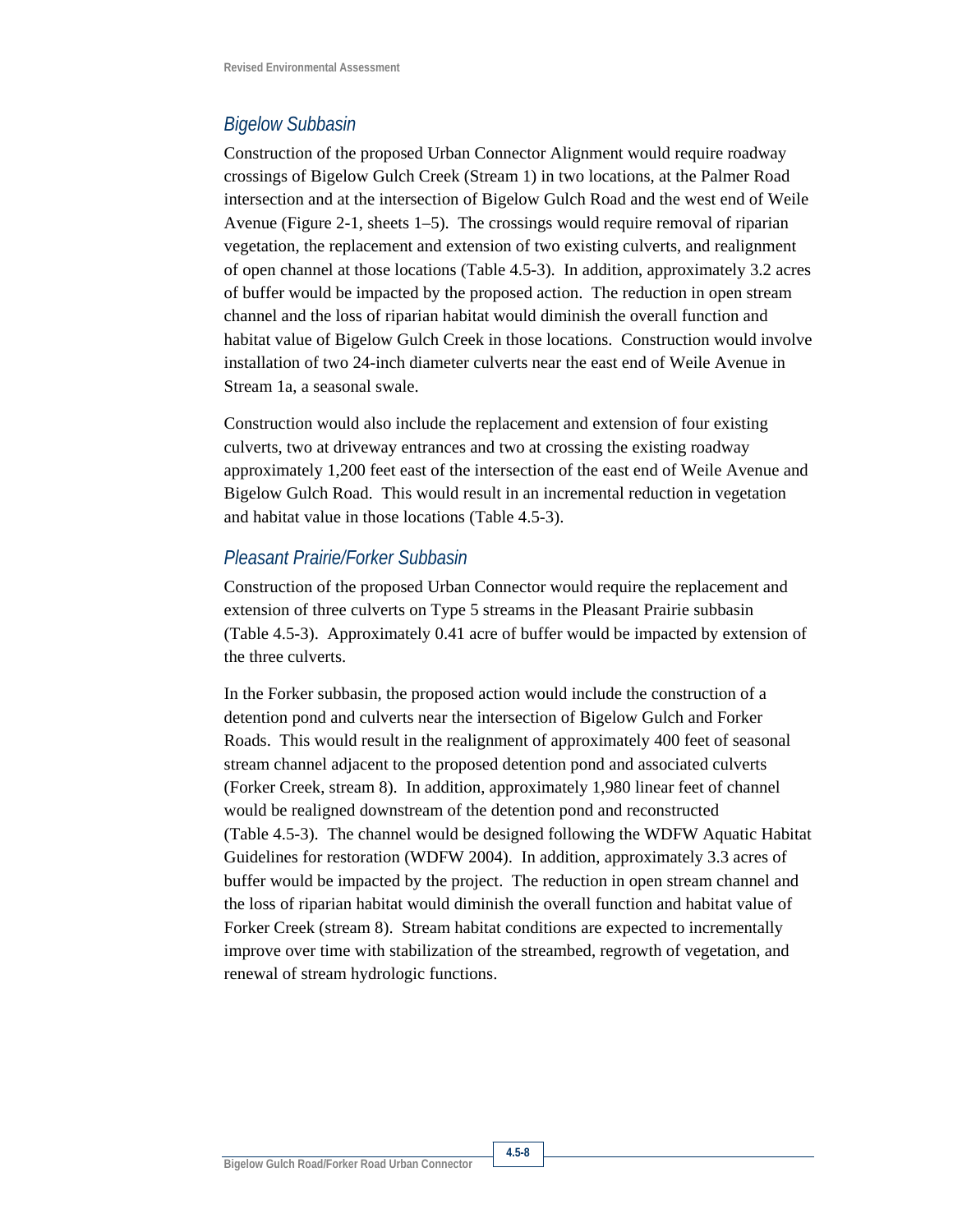| Subbasin Name and Stream # | Perennial/Seasonal                                      | <b>Construction Activities</b>                                                                                                                                                                                | <b>Impacts</b>                                                                                                                                                                                                                                                                                                                                                      |
|----------------------------|---------------------------------------------------------|---------------------------------------------------------------------------------------------------------------------------------------------------------------------------------------------------------------|---------------------------------------------------------------------------------------------------------------------------------------------------------------------------------------------------------------------------------------------------------------------------------------------------------------------------------------------------------------------|
| Bigelow Gulch - 1          | Perennial                                               | Reconstructing 600 If of channel<br><b>COL</b><br>Replacing/extending 6 culverts totaling 1,034 lf<br>D.<br>Constructing detention pond adjacent to channel<br>Removing riparian vegetation<br>Rerouting flow | Converting 630 If of channel to culverts<br>×<br>Impact to 3.32 acre of buffer<br>×<br>Temporary reduced function and habitat value for<br>×.<br>approximately 0.60 acre of riparian habitat<br>Altering in-channel dimension/area and local hydrology<br>×<br>Temporarily increasing turbidity<br>٠<br>Diminishing vegetation filtering and shading functions<br>× |
| Bigelow Gulch - 1a         | Seasonal                                                | Constructing detention pond adjacent to channel<br>Replacing/extending 2 culverts totaling 230 If                                                                                                             | Altering in-channel dimension/area and local hydrology<br>×<br>Impact to 0.13 acre of buffer<br>F.<br>Temporarily increasing turbidity<br>×,                                                                                                                                                                                                                        |
| Bigelow Gulch - 2          | Seasonal                                                | Constructing 1 culvert totaling 160 lf<br>Removing vegetation                                                                                                                                                 | Minor impact since no defined stream channel or surface<br>T,<br>flow at this location<br>No impacts on buffer since no channel<br>×<br>Temporarily increasing turbidity                                                                                                                                                                                            |
| Bigelow Gulch - 3          | Seasonal                                                | Not affected                                                                                                                                                                                                  | No impacts                                                                                                                                                                                                                                                                                                                                                          |
| Argonne $-4$               | Seasonal                                                | Not affected                                                                                                                                                                                                  | No impacts                                                                                                                                                                                                                                                                                                                                                          |
| Pleasant Prairie - 5, 6, 7 | Seasonal                                                | Replacing/extending 3 culverts totaling 590 lf<br>Removing vegetation<br>×.                                                                                                                                   | Converting 230 If of channel to culverts<br>F.<br>Impact to 0.41 acre of buffer<br>T,<br>Altering in-channel dimension/area and local hydrology<br>۰<br>Temporarily increasing turbidity<br>T,<br>Diminishing vegetation filtering and shading functions<br>×.                                                                                                      |
| Forker $-8$                | Seasonal (upper 3,100 lf)<br>Perennial (lower 2,200 lf) | Reconstructing 1,980 If of channel<br>Constructing detention pond and associated culvert<br>×<br>Removing vegetation<br><b>CO</b><br>Rerouting flow                                                           | Converting 400 If of channel to culvert/detention pond<br>×<br>Impact to 3.32 acre of buffer<br>×<br>Altering in-channel dimension/area and local hydrology<br>×<br>Temporarily increasing turbidity<br>n<br>Diminishing vegetation filtering and shading functions<br>×.                                                                                           |

# **Table 4.5-3. Drainages within the Project Area and Potential Construction Impacts**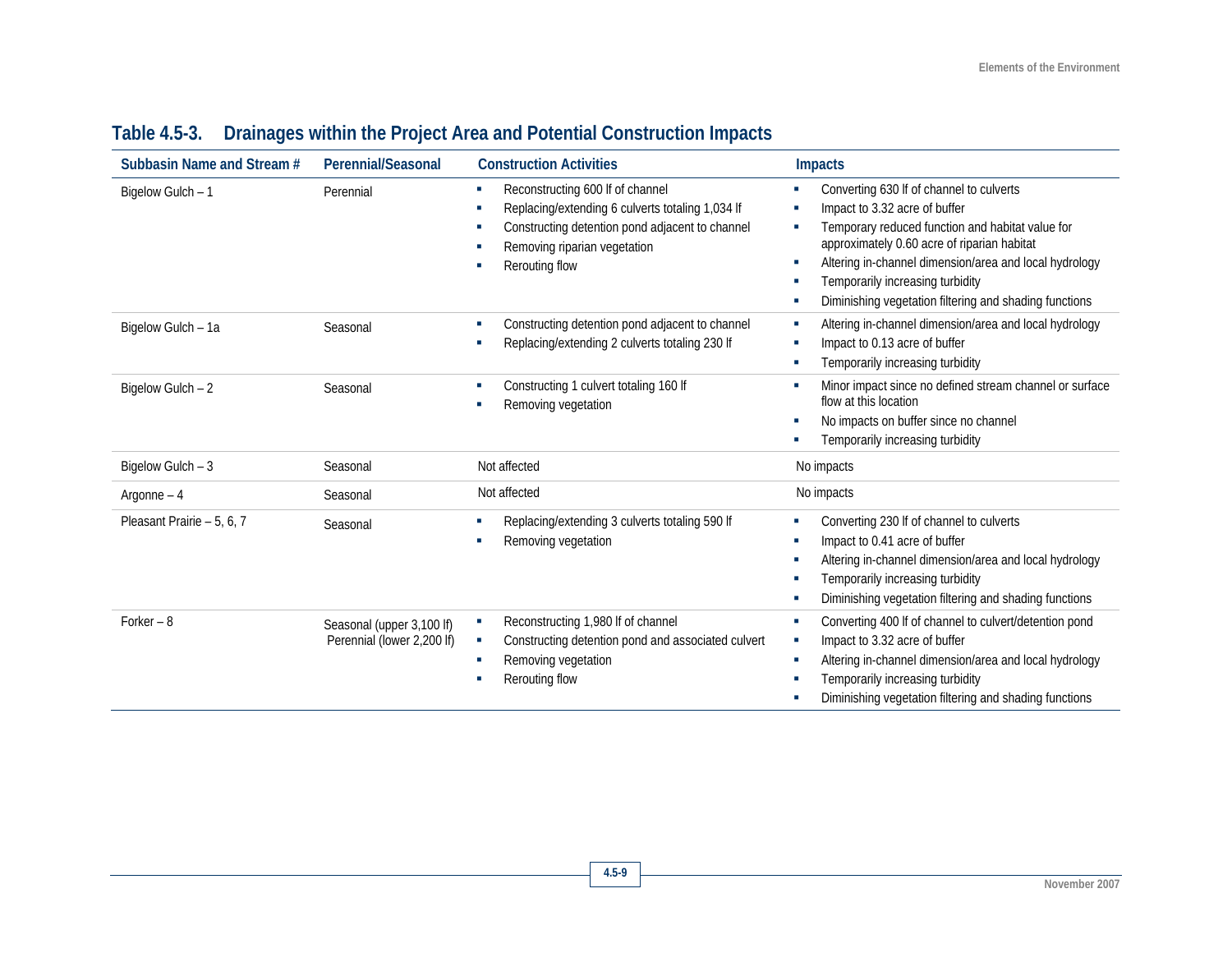| Subbasin Name and Stream # | Perennial/Seasonal | <b>Construction Activities</b>                                                                                                                                               | <b>Impacts</b>                                                                                                                                                                                                                                                                                         |
|----------------------------|--------------------|------------------------------------------------------------------------------------------------------------------------------------------------------------------------------|--------------------------------------------------------------------------------------------------------------------------------------------------------------------------------------------------------------------------------------------------------------------------------------------------------|
| Forker $-9$                | Seasonal           | Installing 1 culvert 290 If in length<br>Constructing 230 If of channel<br>Constructing detention pond adjacent to channel<br>Removing riparian vegetation<br>Rerouting flow | Converting 290 If of channel to culvert<br>Impact to 0.50 acre of buffer<br>Temporary reduced function and habitat value in<br>۰<br>$0.2$ acre<br>Altering in-channel dimension/area and local hydrology<br>Temporarily increasing turbidity<br>Diminishing vegetation filtering and shading functions |
| Forker $-10$               | Seasonal           | Constructing 1 culvert 160 If in length<br>Constructing detention Pond adjacent to channel<br>Removing vegetation                                                            | Converting 160 If of channel to culvert<br>No impact to buffer<br>×<br>Altering in-channel dimension/area and local hydrology<br>с<br>Temporarily increasing turbidity<br>Diminishing vegetation filtering and shading functions<br>с                                                                  |

lf = linear feet

Source: Spokane County autoCAD files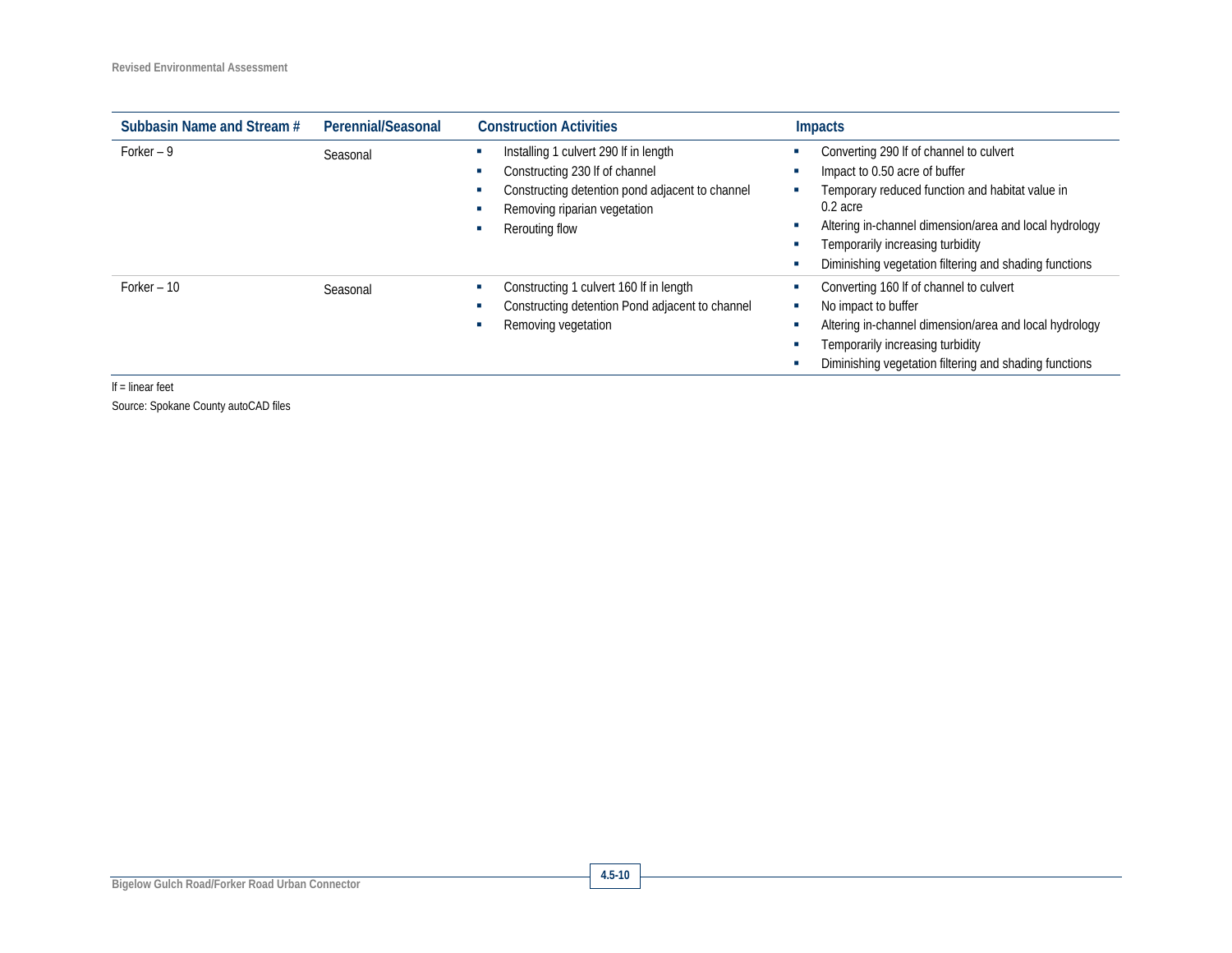Streams 9 and 10 (type 5 streams) would be crossed by the proposed roadway alignment. Impacts would include the installation of two culverts totaling 450 feet in length and the realignment and reconstruction of approximately 230 linear feet of open channel in stream 9. Approximately 0.50 acre of buffer would be impacted by extension of the two culverts. Reconstruction of the channel would be designed following the WDFW Aquatic Habitat Guidelines for restoration (WDFW 2004).

### *Critical Areas/Riparian Habitat*

As mentioned in Table 4.5-3 and in the previous section, construction of the roadway would impact stream buffers of varying widths and locations along the alignment. Regulations regarding riparian buffers are defined in Section 11.20.060 Fish and Wildlife Conservation Areas in the SCC. Based on the proposed alignment and project "footprint" and estimated 3.4 acres of buffer would be impacted along Bigelow Gulch Creek drainage (streams 1 and 1a), and 4.1 acres in the Pleasant Prairie/Forker streams (streams 5 through 10).

Impacts on the buffers would include the loss of riparian vegetation and functional value (wildlife habitat, diversity) varying in value based on such factors as vegetative cover, soils, proximity to existing roads, and land uses. This would result in the loss of scattered forested and open grass areas adjacent to the existing roadway. These areas can support wetland-associated animal species and protect the wetlands and their associated plant and animal species from disturbance. However, the disturbance limiting capacity of these buffer areas is limited by their proximity to the current road and to the proposed Urban Connector Alignment. Some portions of the existing roadway within wetland buffers would be removed and restored to native vegetation, ultimately improving buffer functions in those areas.

Mitigation for the impacts would be defined in a management plan prepared in compliance with Section 11.20.060c Performance Standards for Regulated Uses and Activities of SCC.

#### *Hydrologic Processes*

As project elements are under construction, drainage patterns would be temporarily disrupted while new drainage facilities are constructed and while new facilities are temporarily rerouted prior to final connections. As previously mentioned, stream reaches would be realigned and temporarily diverted. (Table 4.5-3) Stream reaches will be designed following the WDFW Aquatic Habitat Guidelines for Restoration (WDFW 2004), which includes design considerations for hydrologic processes as part of the overall stream restoration design.

Project construction is not anticipated to make appreciable differences in peak flow, base flow, or flood timing within the project area.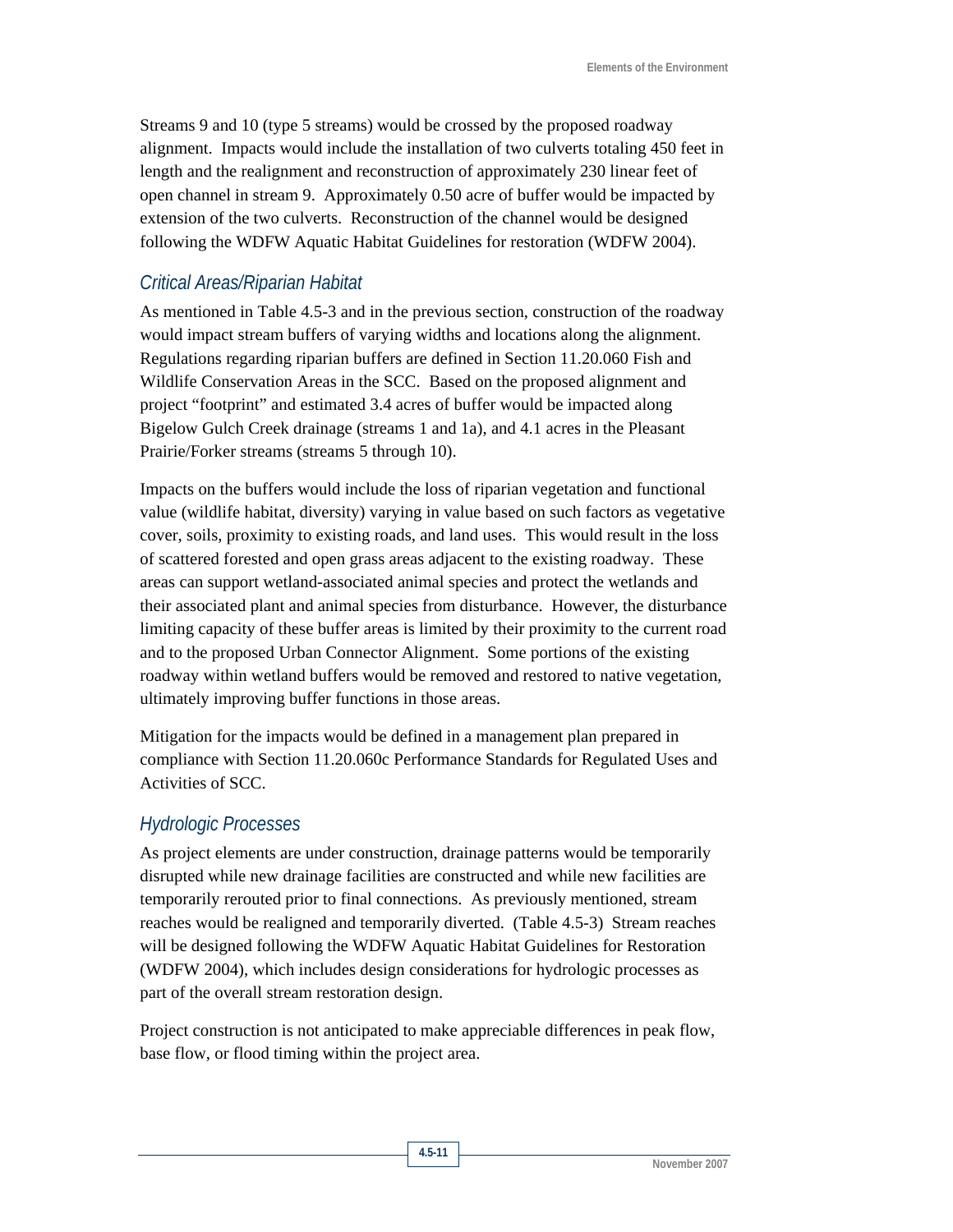## *Water Quality*

Short-term increases in turbidity may occur in flowing streams during construction. The downstream extent of increased turbidity in any flowing water would be localized and not extend to other receiving waters such as the Spokane River since none of the streams discharge to the river. Because work would occur during the dry season, ephemeral and seasonal streams would only be affected during rain events following soil disturbance. Construction general BMPs and erosion control measures will minimize impacts during times of flow.

Minor impacts on water quality could occur where stream channels are realigned and immediately following culvert installation.

#### **How would operation of the project affect streams in the project area?**

#### *Hydrologic Processes*

Construction of the Urban Connector Alignment would modify existing surface drainage patterns, quantities of runoff, and constituents in the runoff. Roadside ditches and detention ponds would be built as part of the project to capture, convey, and treat runoff prior to discharge to the streams. Impervious surface area on the proposed Urban Connector would increase from 33.9 acres (current) to 90.7 acres (future). This additional impervious surface area would result in an overall increase in the percent of impervious area within the four subbasins of the project area. The project is not located in any subbasins identified as stormwater problem areas in the Spokane County comprehensive plan (Spokane County 2001b, as amended).

Current and estimated changes to impervious surface area resulting from the project for each drainage are presented in Table 4.5-4.

Increased impervious surface area can alter the hydrology of a drainage basin, including increased peak runoff, reduced low flow conditions, and faster stream response to precipitation events.

Stormwater from the project will be managed through local infiltration BMPs. Stormwater will be discharged to streams only after detention. The project is not expected to have measurable hydrologic effects on the Bigelow Gulch and Forker subbasins.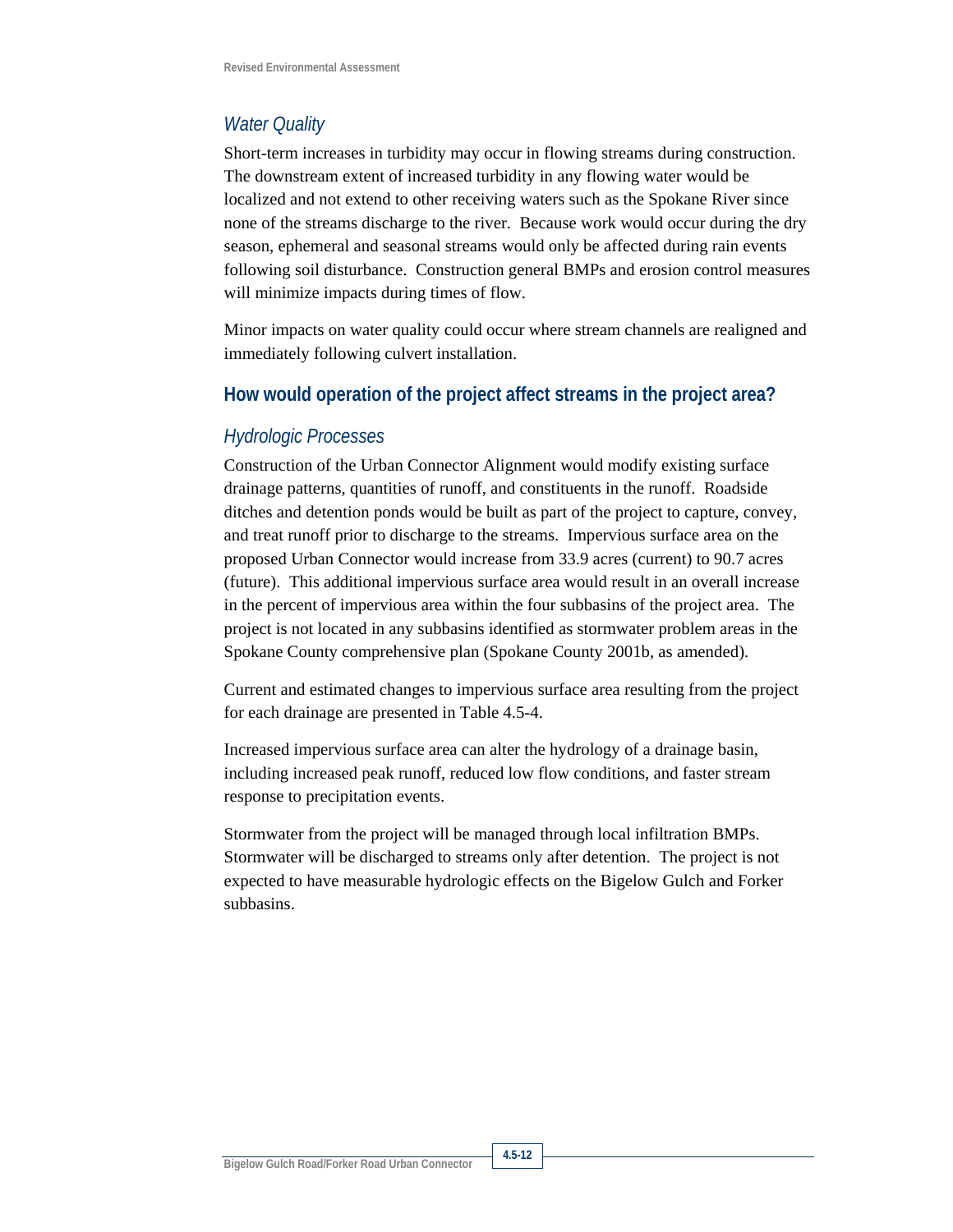| <b>Subbasin</b><br>Name and<br>Number(s)<br>(unofficial) | <b>Stream</b><br><b>Numbers</b> | Total<br><b>Drainage</b><br>Area (acres) | Current<br><b>Impervious</b><br>Area of<br><b>Existing</b><br>Roadway<br>(acres) | <b>Impervious</b><br>Area<br><b>Increase</b><br>with the<br>Proposed<br>Project<br>(acres) | <b>Post Project</b><br><b>Impervious</b><br>Area (acres) |
|----------------------------------------------------------|---------------------------------|------------------------------------------|----------------------------------------------------------------------------------|--------------------------------------------------------------------------------------------|----------------------------------------------------------|
| Bigelow Gulch, 1                                         | 1 Mainstem.<br>1a, 2, and 3     | 2.708                                    | 11.4                                                                             | 18.0                                                                                       | 29.4                                                     |
| Argonne, 2                                               | 4                               | 5.258                                    | 7.6                                                                              | 8.5                                                                                        | 16.0                                                     |
| Pleasant Prairie.<br>3                                   | 5, 6, and 7                     |                                          | 5.5                                                                              | 12.2                                                                                       | 17.7                                                     |
| Forker, 4                                                | 8, 9, and 10                    | 4.9161                                   | 9.4                                                                              | 18.2                                                                                       | 27.6                                                     |
| Totals                                                   | 1 through 10                    | 12.882                                   | 33.9                                                                             | 56.9                                                                                       | 90.7                                                     |

### **Table 4.5-4. Impervious Surface Area**

1 Stormwater is managed separately in Basins 3 and 4; however, these are subsets of a larger drainage. Therefore, the total areas for these basins combined are shown here.

Source: Spokane County autoCAD files

#### *Water Quality*

Roads collect a variety of pollutants that can include oil and grease, polynuclear aromatic hydrocarbons, lead, zinc, copper, cadmium, sediments, road salts and other de-icers, and can impact water quality in streams (Ecology 2004). Unless effects are mitigated with approved stormwater treatment and detention, highways and other development producing these contaminants can impair the beneficial uses of the receiving waters (both ground and surface waters) (Ecology 2004). The potential effect to groundwater was discussed in Section 4.2 of the January 2006 EA and in Section 4.2, *Groundwater,* of this Revised EA.

As previously indicated, WSDOT Method 1 (WSDOT Data – FHWA method) was used to estimate pollutant loads from the proposed action. The calculations are based on highway runoff data collected in western Washington since 2003. The data provide a recent and accurate estimate of pollutant concentrations for both untreated and treated highway surfaces. The data are representative of runoff from highways with a wide range of ADT volumes. These data represent a "worst case" analysis since ADT for the proposed action (19,000 vehicles is at the lower end range of ADT volume highways (2,400 – 180,000) from which the runoff data were collected (WSDOT 2006a).

Table 4.5-5 presents the estimated No Action and proposed action annual pollutant loads to the Bigelow Gulch Creek Subbasin and to the Forker Creek Subbasin. As prescribed in the WSDOT data-FHWA methodology, the loading calculations are for those portions of the proposed roadway where runoff would enter streams (i.e., Bigelow Gulch Creek and Forker Creek), and does not include the portion of the roadway where runoff would enter roadside swales and infiltrate into the ground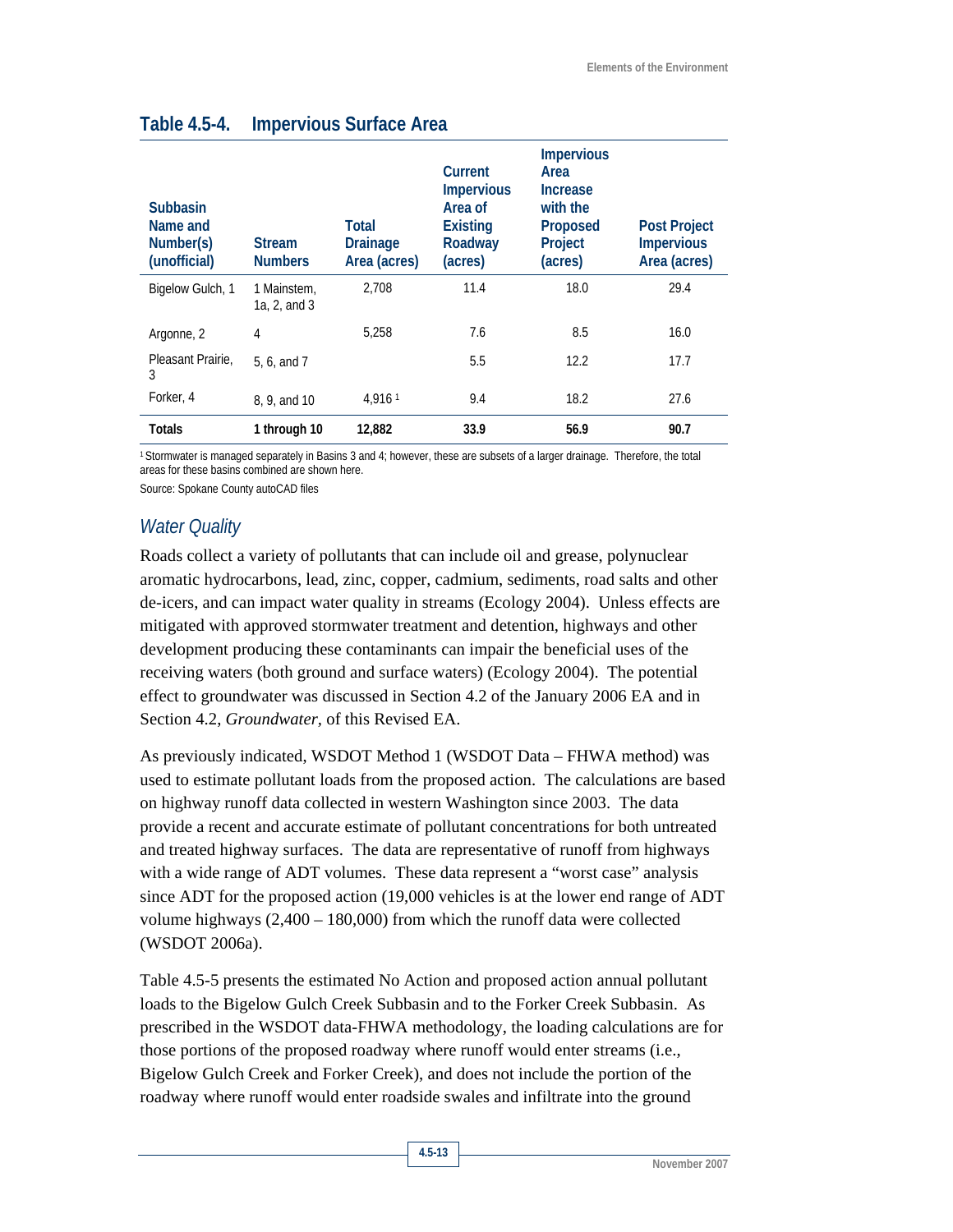(roadway section from east end of Weile Avenue to the Bigelow Gulch Road/Forker Road intersection).

## **Table 4.5-5. Annual Pollutant Loading for No Action and Proposed Action1**

| <b>Bigelow Gulch Subbasin</b>                   | <b>No Action</b> | <b>Proposed Action</b> |
|-------------------------------------------------|------------------|------------------------|
| Roadway treated (acres)                         | 2.25             | 11.54                  |
| Roadway untreated (acres)                       | 9.29             | $\theta$               |
| Total roadway (acres) <sup>2</sup>              | 11.54            | 11.54                  |
| Annual load of TSS (lbs./year)                  | 7,795            | 669                    |
| Annual load of total phosphorous<br>(lbs./year) | 11.8             | 3.5                    |
| Annual load of total copper (lbs./year)         | 2.0              | 0.6                    |
| Annual load of dissolved copper<br>(lbs./year)  | 0.57             | 0.35                   |
| Annual load of total zinc (lbs./year)           | 10.8             | 2.9                    |
| Annual load of dissolved zinc<br>(lbs./year)    | 3.7              | 2.0                    |
| <b>Forker Subbasin</b>                          | <b>No Action</b> | <b>Proposed Action</b> |
| Roadway treated (acres)                         | $\mathbf{0}$     | 18.17                  |
| Roadway untreated (acres)                       | 25.17            | 7.7                    |
| Total roadway (acres) <sup>2</sup>              | 25.17            | 25.17                  |
| Annual load of TSS (lbs./year)                  | 20,765           | 7,407                  |
| Annual load of total phosphorous<br>(lbs./year) | 30.2             | 14.7                   |
| Annual load of total copper (lbs./year)         | 5.0              | 2.4                    |
| Annual load of dissolved copper<br>(Ibs./year)  | 1.26             | 0.94                   |

(lbs./year) 1 Based on WSDOT Data - FHWA Method (Method 1) of the WSDOT *Environmental Procedures Manual* (2006a). 2 An additional 53.99 acres of impervious roadway in the Bigelow Gulch, Argonne and Pleasant Prairie Subbasins are not included in the analysis since runoff in those portions of the roadway would discharge to roadside swales and infiltrate and not discharge to streams

8.8 5.8

Under the proposed action, annual pollutant loading to the two streams would decrease from current conditions for all parameters (Table 4.5-5).

Annual load of total zinc (lbs./year) 27.7 27.7 23.0

The proposed alignment occurs within the Aquifer Sensitive Area; therefore, stormwater runoff treatment facilities will be installed to treat the first 0.5 inch of stormwater from a precipitation event throughout the corridor (Spokane County 1998b).

Annual load of dissolved zinc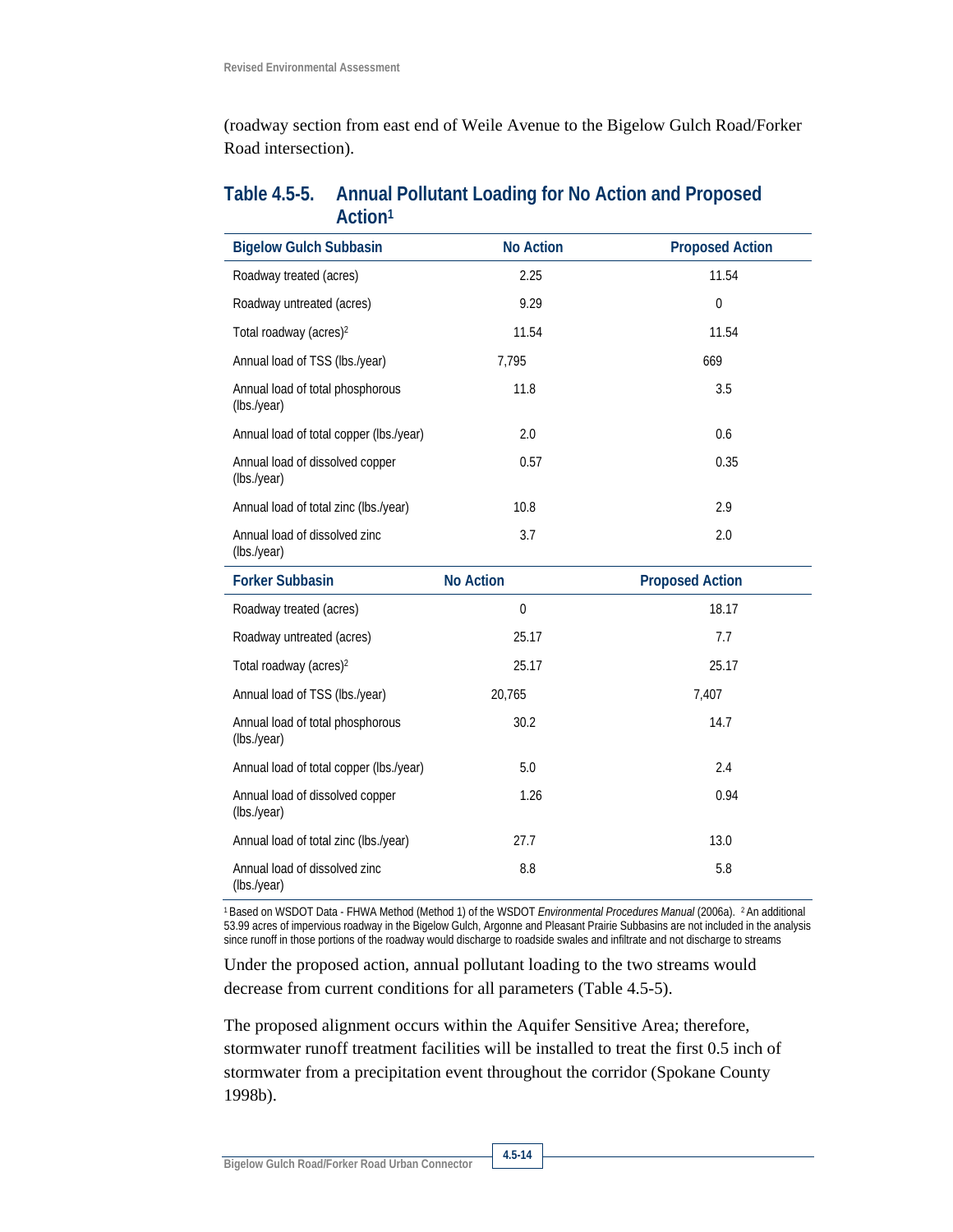## **What are the indirect effects on streams?**

Indirect effects are those caused by the proposed action that are later in time or farther removed in distance, but still reasonably foreseeable.

Because the Urban Connector Alignment will manage water quality with a combination of BMPs and stormwater treatment facilities to avoid or minimize direct effects, it is anticipated that there will not be any downstream effects outside the study area. Stormwater from the project will infiltrate into the ground and enter drainages that eventually discharge to floodplains and then infiltrate into the ground.

The proposed Urban Connector Alignment could result in development that would increase or change the quality of stormwater discharges to streams. It is possible that more pollutants would be discharged to streams as a result of the proposed action. As required by SCC, all development would be subject to the regulations set forth in CAO Chapter 11.20 and the requirements associated with permits such as Section 10 approval from the U.S. Army Corps of Engineers. Assuming that all requirements for such use would be fulfilled, the indirect impacts would not be considered significant.

### **What measures are proposed to minimize effects on streams?**

### *Environmental Commitments*

The proposed action will adhere to the following environmental commitments to avoid or minimize impacts on water quality, quantity, and habitat conditions in project area streams:

- Spokane County will implement a TESC plan to minimize construction impacts on stream water quality. BMPs such as the following would be included in the design:
	- Installing temporary sediment ponds;
	- Installing sediment traps;
	- Installing silt fences;
	- Creating filter berms and other stormwater filtration devices; and
	- Cleaning streets, dust watering, and establishing stabilized construction access points.
- Spokane County will prepare and implement an SPCC following (WSDOT specification 1-07.15(1) for road, bridge, and municipal construction (WSDOT 2006c).
- Spokane County will comply with conditions of the HPA issued by WDFW and comply with the conditions of the NPDES general permit for construction issued by Ecology.